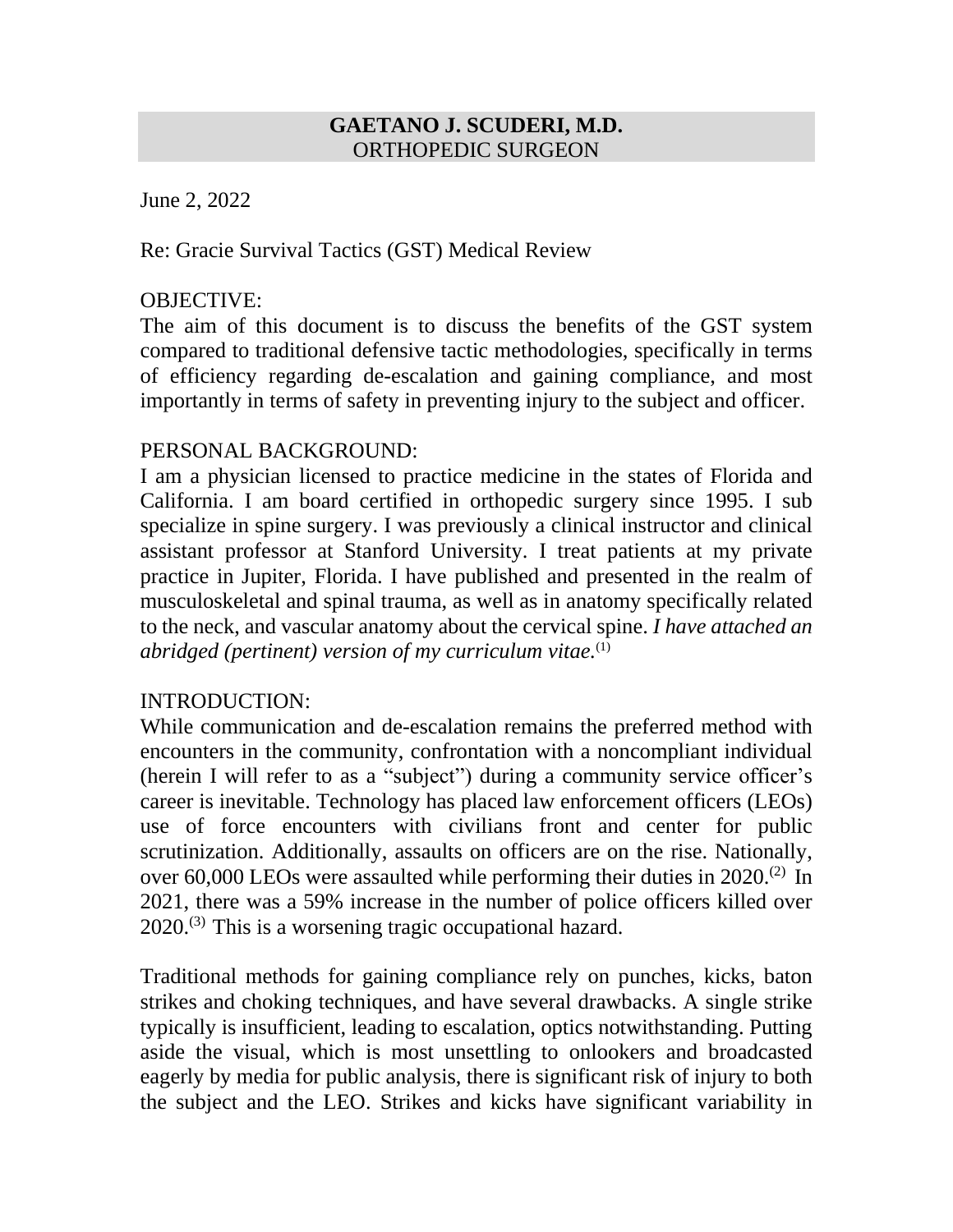efficacy. They range from wholly inadequate to causing fatal injuries. Size discrepancies increase the likelihood of a prolonged physical encounter, often resulting in injury to both parties. A LEO typically will have more confidence in a use of force option on the duty belt, due to a limited set of tactical techniques and typically insufficient training in "empty hand" techniques. Most importantly, a strike that grounds an upright subject may lead to head and other injuries when the subject makes contact with the surface, with sometimes fatal results. Size/weight, mind altering ingestions, psychiatric disease, strength, and conditioning of a subject are all important factors that must be considered. Additionally, an attacker may have advantages of previous combat training or athleticism, and they always have the "ambush" advantage. Moreover, there is little to no concern for the safety of the officer during a physical altercation. The lack of regular training and overall inconsistencies in LEO methods have contributed to the crisis of the interaction of community service providers with the public.

# WHY JIU-JITSU (JJ) FOR GST:

The developers of the GST *curriculum* utilized the founding principles of JJ in devising a *concise, safe, and tailored system for LEOs.* GST is a direct result of input and interaction *in cooperation with* LEOs with extensive experience in the field alongside lifelong teachers of JJ. The mission of the task force was to parse the comprehensive set of over 600 JJ techniques to a subset of movements specific for the user to safely gain compliance. The result of this multiyear development process is the current GST system.

The understanding of what JJ is has been muddied somewhat by media and sportive competition. JJ is a system of *knowledge based on leverage*, rather than use of strength, speed, or power. It is the only art where a practitioner can have mercy on their opponent, typically via a restraining technique. This makes it the "safest" of all martial art systems. Other "fighting" systems rely on injuring an opponent in order to achieve a final goal. This is why a JJ based system is the preferred martial art system for use by LEOs. The primary goal for someone with knowledge of and training in JJ is to neutralize an attack, not "win" a fight.

GST is a defensive tactics system designed for LEOs, military, and first responders that emphasizes de-escalation, self-defense relying largely on empty hand techniques, weapon retention, and safely gaining compliance with a subject.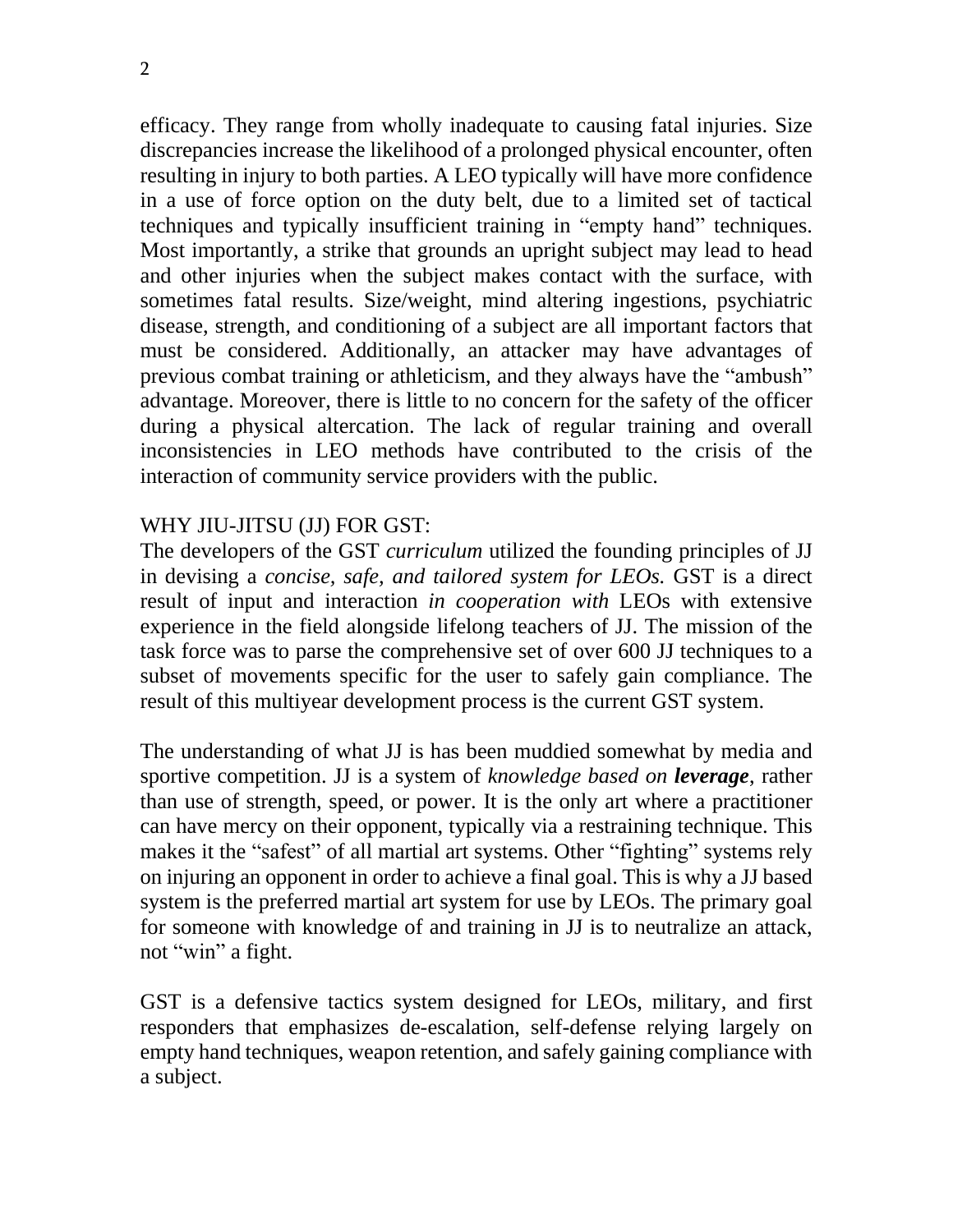#### 3 CRITICAL CONCEPTS:

The GST Program is not merely a set of tactical physical movements. GST architects felt that a knowledge-based program would be most pertinent due to the uniqueness of what LEOs need to accomplish in an altercation. The GST system intertwines the concepts of *situational awareness, distance management, sound decision making, as well as recognition of pre-event and event indicators.*

There are multiple factors involved in the unpredictability of an altercation in a resisting subject. Situational awareness, which starts immediately on encountering a subject, *is the "radar"* that helps recognize possible malicious intent (pre-event), or a change in intent or focus through body movements during altercation (event). Distance management is the ability to recognize a proper and safe range between combatants to minimize temporary incapacitation from a strike. Sound decision making is in regard to staying calm and keeping the prefrontal cortex portion of the brain in control so that one can make the best decision for the situation at hand. Pre-event and event indicators are specific bodily movements that assist a LEO in determining what a subject's intent is. These concepts are interspersed throughout each technique to assist in reflex development and enhance skill set building.

The overriding psyche of the LEOs taught by the GST system is first and foremost, SAFETY (self AND subject). A LEO may not be privy to critical information at the time of an initial encounter. LEOs need to make rapid field decisions that may have significant ramifications, for example, in a domestic call, the LEO may not be privy to whether a subject is a psychiatric patient, or a subject with an outstanding warrant for a violent offense, or even misidentified. Having skills that can be applied in any situation to neutralize a threat is imperative. Moreover, numerous factors such as presumed innocence, anxiety, or claustrophobia may turn an individual who is otherwise passive into someone who is very aggressive. Based upon a subject's intent, LEOs learn to identify and apply the appropriate technique with the least likelihood of injury to the subject or LEO. "Indicators" of a subject's intent occur throughout an encounter, from the initial verbal engagement through both standing AND grappling interactions. Indicators may change DURING a physical encounter as a subject moves from strike focused to weapon focused, and the LEO must recognize this and respond without hesitancy. The GST system implements and varies these indicators throughout the course, again with the goal of reflex development.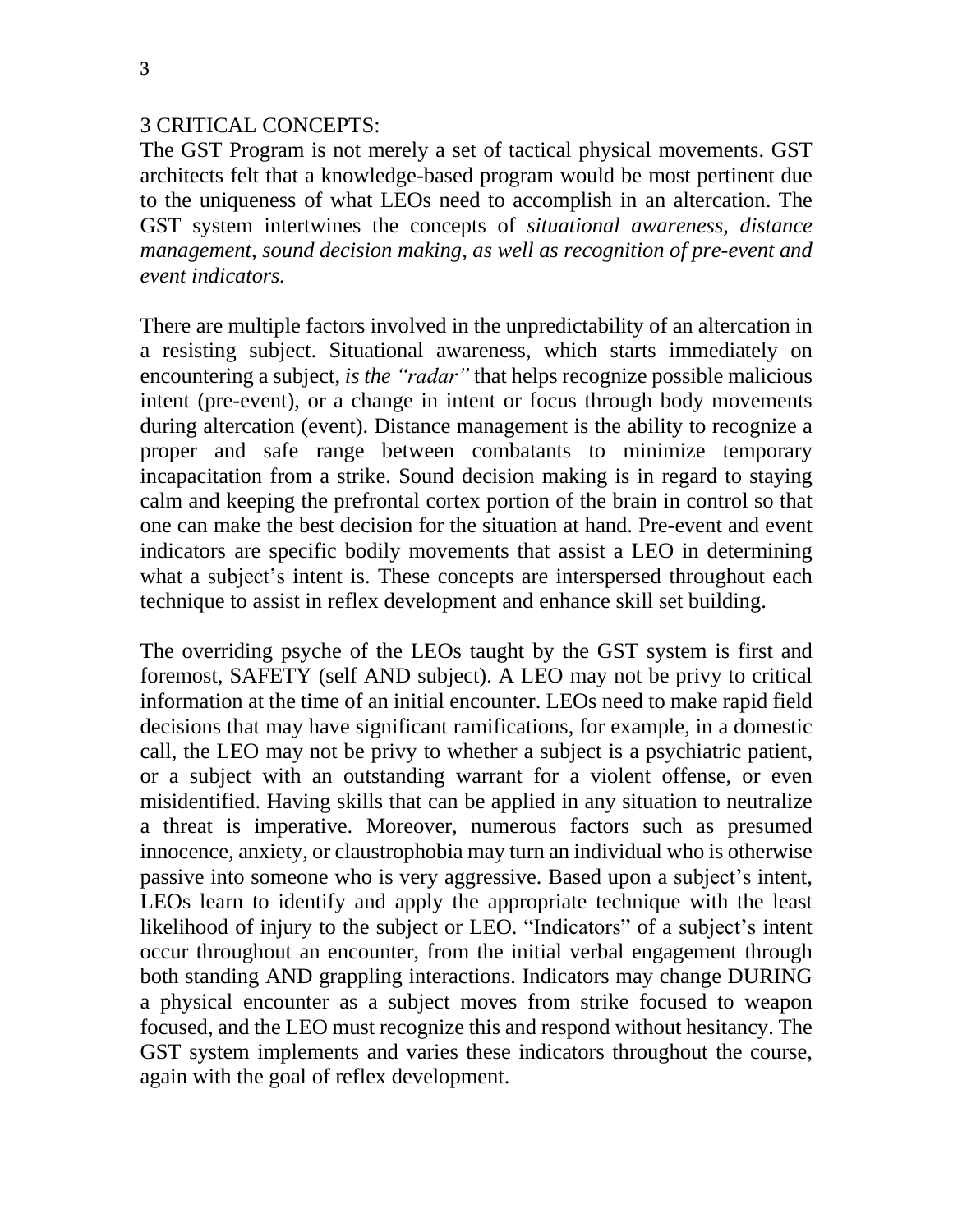# 3 PILLARS OF SELF DEFENSE (SD):

The GST SYSTEM relies on three pillars of SD: 1: Punch protection, 2: Weapon Retention, and 3: Positional Control.

1, Punch Protection: A LEO who has become incapacitated through strikes cannot protect themselves or secure their weapon. The students learn that the best option is to be OUTSIDE the striking range, i.e. arm's length, but in physical confrontation, sometimes it behooves the LEO to be all the way in" so strikes have little effect. This is addressed in various upright and grappling positions. Students train in recognizing body language that indicates a change in intent to, or from, strike focused.

2. Weapon Retention: The real danger of an altercation is the possibility, since a weapon will be present, that the LEO loses its control. The overriding objective is for the weapon to stay holstered. On occasion, a subject may wish to obtain control of the LEOs weapon. Trainees are taught to recognize a subject's intent by body movements and to respond using JJ. Retention techniques that end in cuffing are drilled through the course that will enhance the LEOs confidence that the weapon will surely stay under their control.

3. Positional Control: LEOs may find themselves literally anywhere in a physical encounter. Regardless of the situation a LEO may find themselves in, maintenance of composure and energy efficiency are the critical concepts to keep safe. Whether in a upright altercation, as well as in a grappling situation. Obtaining positional control gives the LEO the upper hand, the subject expends energy while the LEO preserves it.

# CURRICULUM:

There are 23 lessons" taught in GST 1 that encompass the vast majority of likely physical encounters by LEOs. While no technique has the benefit of 100% safety, with practice, skills acquired from the GST system lead to enhanced safety in self-protection and gaining compliance. The result is far less frequent utilization of use of force options.

Techniques can be grouped to include:

1. Defense Against Surprise Attacks: The most likely unprovoked attacks are striking or gaining control of the head (chokes and headlocks). There is a high focus placed on these encounters. These type of attacks may incapacitate an officer, even temporarily, that may give a subject access to a lethal force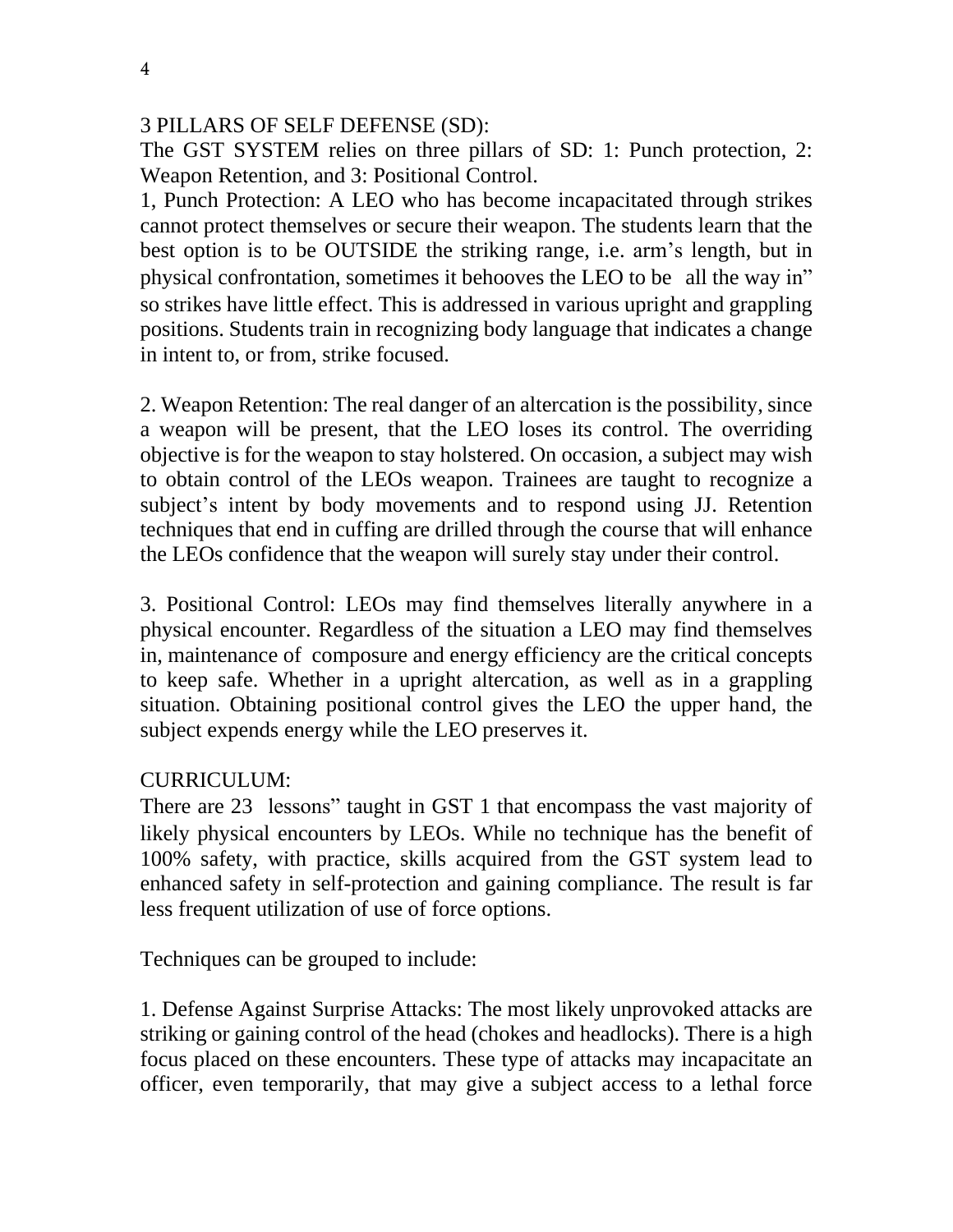option. Students are trained and repetitively drilled on the indicators specific for punch protection (**PP**) and weapon retention (**WR**) and to become aware of a change in an attacker's intentions, especially if a subject wants to ground an LEO. *Techniques to get back to an upright position are highly emphasized. They start at technique #1 (standing up in base)*. The techniques are designed for self-defense (PP/WR) with the goal of disengaging if possible, and if not, exhausting the subject that will lead to compliance.

2. Grounding Techniques: This is never necessary in a compliant individual and will only occur during a physical altercation in a non-compliant suspect. A grounding technique is the most efficient way to neutralize a difference in size, strength, athleticism, and combative experience. GST teaches a simple and effective strategy to ground an *aggressive* upright subject. They are taught from all angles including frontal, side, and rear attacks. These techniques arguably have the most risk when it comes to safety of the subject. Therefore, they are only used when the subject assumes an "attacking" type of indicator. However, experience has shown that proper utilization of grounding tactics have low potential for injury to the subject or officer. However, there is significant unpredictability associated with grounding techniques. The LEO often needs to perform this expeditiously following an aggression. In an ideal situation, the officer can ground a subject in a soft area such as grass or sand. However, due to the unpredictability of the environment, this may not be possible. The GST curriculum includes safety tips for all grounding techniques to minimize the potential for injury to the subject and LEO. While no one can ever guarantee safety in a physical confrontation, even in training, officers repetitively drill grounding techniques to emphasize safety of self and subject, as well as proper body positioning during application for minimal use of force as well as weapon retention. These techniques, used for hundreds of years, assisted by gravity and utilizing leverage, are adapted to current and modern use of duty belts to minimize potential injury in a resisting subject.

The overriding message that pre-empts grounding technique application is to DISENGAGE when possible, and ONLY go to the ground when you cannot disengage. Students learn how to fight on the ground only because they may find themselves there. Example: An individual may not know how to swim. They may choose to just "never go in the water". That is one option. However, they may find themselves pushed into a body of water, or be in a flood catastrophe, and then the inability to swim may cause their demise. Another option is to learn how to swim, so if the situation ever arises where the ability to swim is necessary, the skill is there.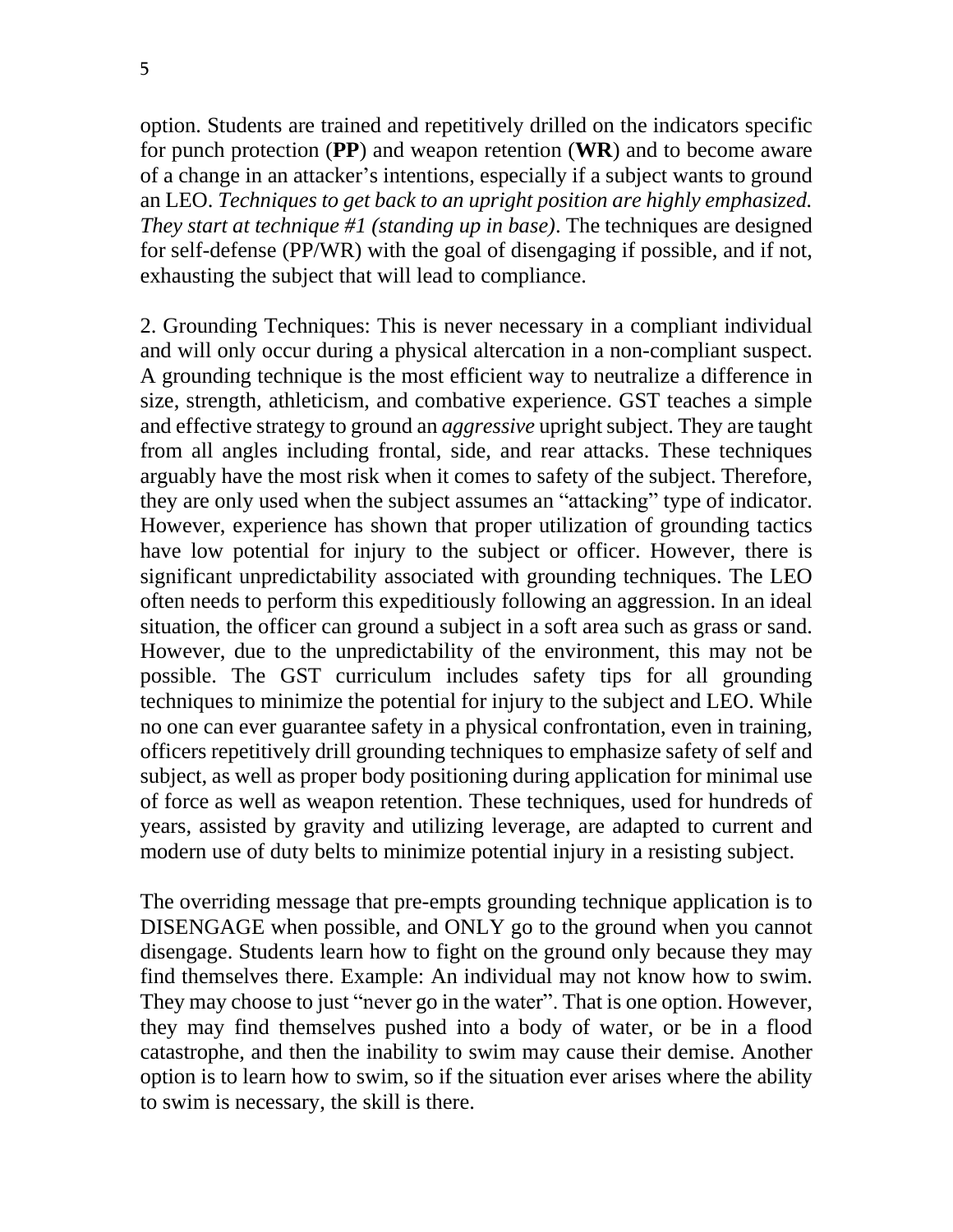3. Positioning/Pinning Techniques: A major component of the GST curriculum involves repositioning and maneuvering techniques. They enable the LEO to thwart an attacker's intentions, whether a subject intends to strike and injure the LEO or to obtain/take control of a force option. These techniques are designed to optimize a LEO's position, whether upright or grounded, either on top or underneath the attacker. Bottom techniques include shrimping, trap and roll, elbow escape, and guard control. Top techniques include various mount techniques (4 variations). These have the lowest potential for injury of all the techniques taught. These techniques serve to preserve energy expenditure and restrain a subject in order to exhaust them both physically AND mentally. The discovery of the ease of applicability of these tactics is always the most surprising to new students of jiu-jitsu. GST has saturated the curriculum with these techniques for one specific reason. Using the mechanics of the human body, incorporating the legs, and the physics of leverage, students are taught how to restrain an individual's movement in any position. Moreover, when on top of a subject, one can safely restrain a subject without impeding respiration. During training, it becomes obvious that the sensation that an individual is "stuck" comes on gradually because it is unnecessary to use physical strength. Successful implementation relies on moving either the opponent or, more often, oneself, to a position of safety depending on the focus" of the subject (PP/WR), irrespective of position.

4. Joint/Limb Immobilizations: Once a subject is successfully restrained and energy depleted from positioning techniques, a LEO *may* transition to an immobilization technique. These techniques typically apply pressure to an arm or leg, and often across a joint. They have the highest potential for injury both in the field and during training. These methods are typically only utilized in a continually noncompliant subject and can inflict pain. The mechanism is a capsular distraction of the joint undergoing stretch. The joints are surrounded by a nerve rich envelope that, when distended, can produce a significant pain response. Rotation in excess of the physiologic capacity of the joint will render the extremity non-functional, causing significant injury to the subject. However, in a subject with an altered physiological state (drugs, alcohol, certain medical conditions), it is possible that compliance still may not be gained. However, the joint immobilization technique can still be used as a positional technique to continue to exhaust the subject. These tactics are the most technical and require the most proficiency by nature of their capacity to cause injury to the subject. Joint lock and extremity immobilization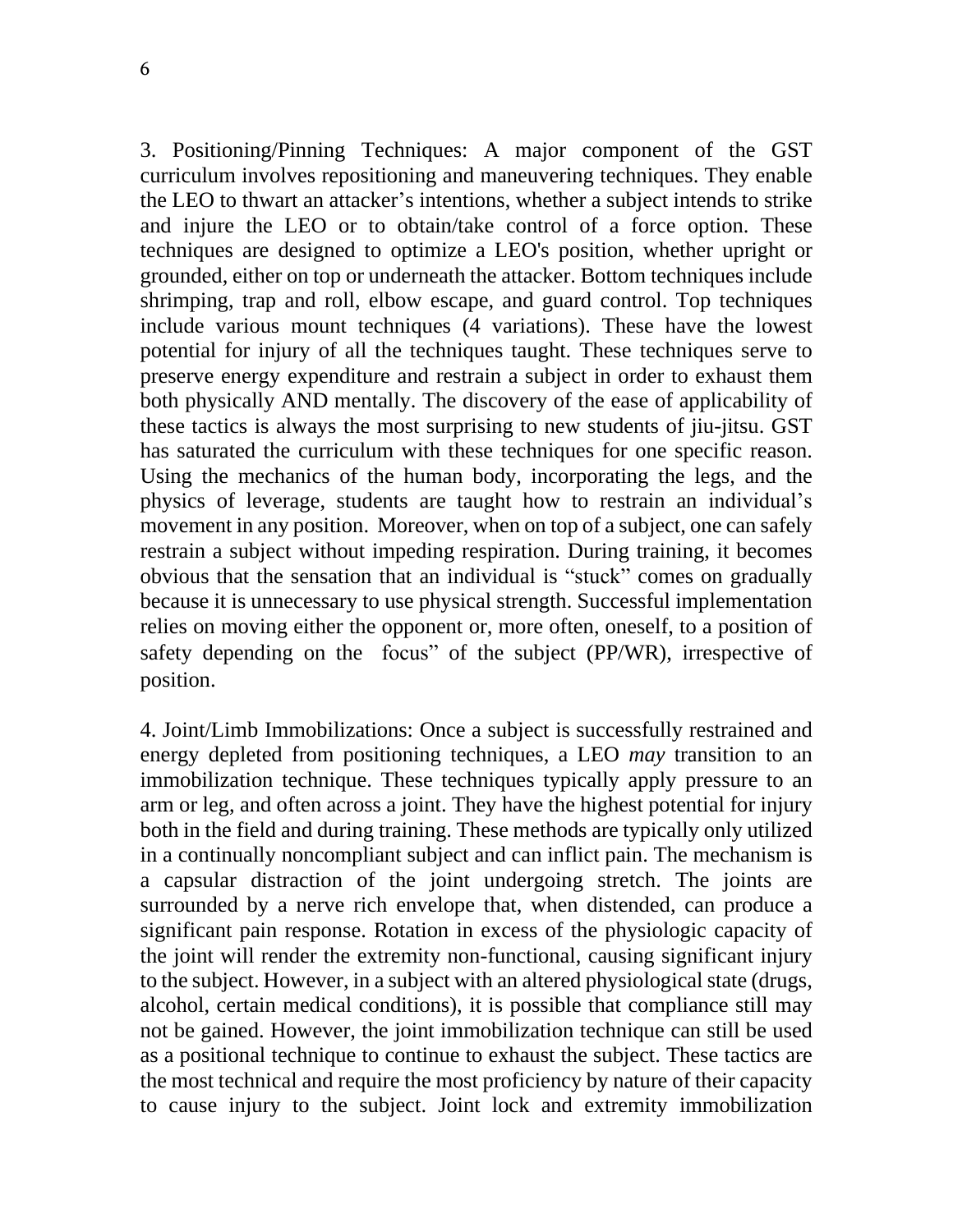techniques are taught to gain compliance only, and not to injure the subject, although injury is certainly possible in someone who maximally resists. Application of these techniques in the most extreme environments will prevent the need for a use of force option. Applications in GST 1 include shoulder and elbow locks.

5. Handcuffing Techniques: GST Curriculum was developed in conjunction with LEOs who have extensive experience in the field. The team recognized the myriad of handcuffing techniques utilized by different departments. The goal of this portion of the curriculum isthe most unique. GST provides a seque from leverage-based compliance to a position that allows the LEO to safely apply a standard handcuffing technique approved/utilized by the department. From each technique, whether it be grounding, pinning, or an immobilization, GST provides a smooth transition to handcuffing. This is drilled throughout the course so LEOs are comfortable moving from the jiu-jitsu application to the final restraint, with which they are most familiar. Additionally, a safe "hidden hand" cuffing application is taught in response to a "passively resisting subject" who keeps their hands under their body to resist handcuffing.

I would call on the reader to note the absence of "striking techniques" in the curriculum. Students are highly encouraged NOT to use striking techniques, secondary to the potential to INJURE the dominant hand (the hand used in the case of necessitating a use of force option, such as a TASER or Sidearm. In Orthopedics, it is well known that striking techniques often cause injury to the hand, not the head, which is the most common area struck, due to the bone architecture differential between the two. The bones of the skull, which protect the most important organ in the body (brain), are far more resilient than the bones of the hand, used primarily for fine motor manipulation, not punching. A resulting injury to the hand from a strike will be met with immediate swelling, due to the enriched blood supply, and may render the hand incapable of properly deploying a use of force option, which may have devastating results for the LEO. In the rare instance that calls for a strike, LEOs are trained to use open hand palm slaps, as a distraction, to obtain isolation of a limb, that may result in a joint immobilization, or get a subject to turn to a position that allows the LEO an opportunity for a pinning technique.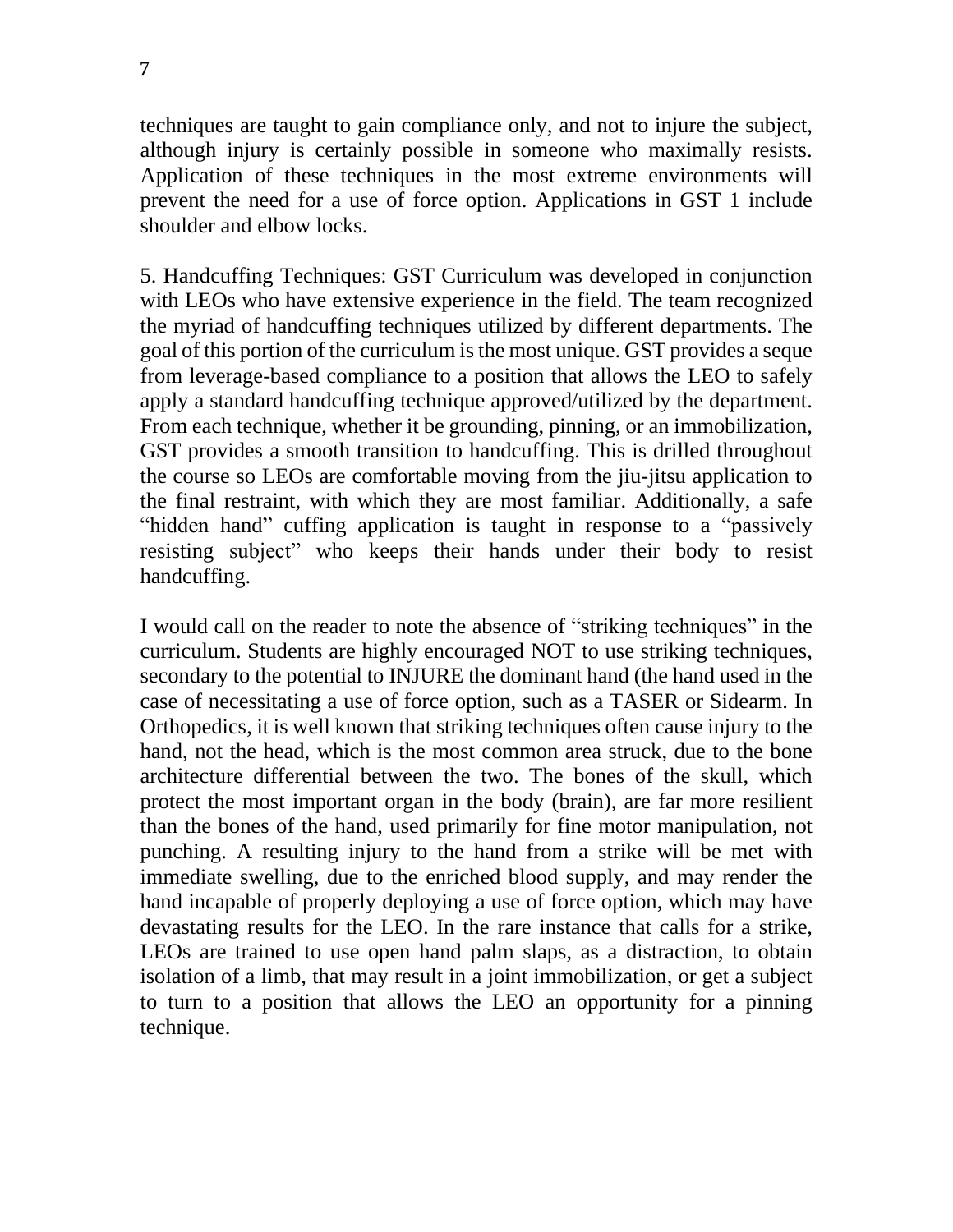# METHODOLGY:

The GST method is taught in a slow and cooperative, noncompetitive training environment. LEOs are educated that "you don't need to fight, to learn how to fight." This inclusive type of method is rapidly embraced by the LEOs. Speed is gradually increased in a stepwise manner, with emphasis on accuracy, AFTER the student has gained a full understanding of the application of force through LEVERAGE, and understands the movements needed to apply the technique safely and accurately. Students are taught to operate within a "compliance window", a critically important concept to minimize the chance of a subject who is largely restrained to "freak out" and become more resistive. Field feedback from countless videos of failed handcuffing transitions that have led to use of force encounters has shown this dangerous escalation. LEOs perform repetitions merely restraining their partner, without the need to breach the compliance window". Utilization of a "100-second rule", to ensure the successful likelihood of transitioning to handcuffing is implemented. This rule refers to compliance through energy reduction or depletion, which precludes the necessity for escalation, and easier and safer transition to handcuffing.

Later in the course, the methodology of disseminating this vital information is taught in order to be inclusive of all LEOs. The students, by this time, recognize the impact of what they have been drilling, and how well it works even against their larger, stronger colleagues. A systems-based approach is implemented so the attendees can confidently bring back their new skills to their departments, with the full support of the GST organization.

The course sets out to not only learn the techniques for individual utilization, *but from an instructor's perspective*, so graduates acquire skills to successfully disseminate this critically important information to their colleagues in a defensive tactics training facility. Repetition, accomplished in a *cooperative* learning AND noncompetitive environment enables students (future instructors) to gain confidence in the execution of techniques that do not rely on strength, speed, or power.

Attendees are taught self-defense techniques with the *primary endpoint of safely restraining an individual.* I would note that it continues to evolve to this day, and it is updated continuously based upon feedback from interactions with subjects in the field with LEOs trained in GST, as well as in response to updated state and federal policy mandates.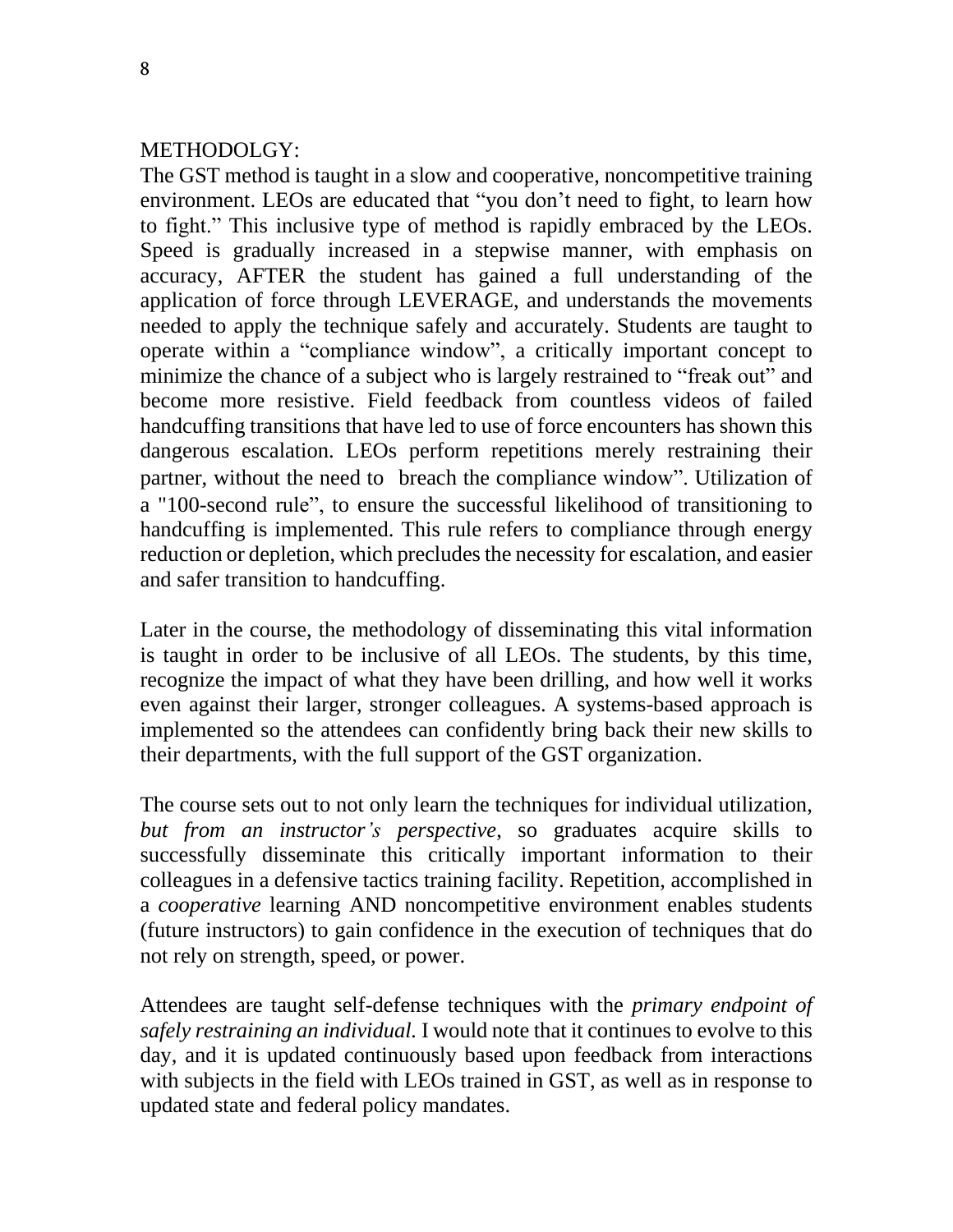#### DISCUSSION POINTS:

States mandate only 4 hours of DT training per year on average. A physical encounter during an arrest is highly likely for a field officer during their career. This amount of training is wholly inadequate for preparing a LEO for gaining compliance in a resisting subject. A lack of confidence in empty hand techniques during resistance is far more likely to lead to accessing the duty belt. Any perceived threat, any lack of knowledge on how to restrain a larger subject, for example, leads to activation of a part of the brain responsible for the fight or flight response (FOFR). The amygdala sends out signals that release stress hormones, and causes a *temporary loss of rational behavior,* the responsibility of the front of the brain, the prefrontal cortex  $(PFC)$ .<sup>(5)</sup> This is HIGHLY undesirable for LEOs. When danger is perceived, the amygdala wants to activate the FOFR, *but in a confident, well-trained individual, studies have shown that the PFC will override this and lead to a measured rational response.* (6,7) For LEOs, this means de-escalation, control, continued rational behavior, and use of knowledge in restraining techniques to control the maximally combative subject. *As a physician, this is the most compelling reason for JJ training for LEOs.*

In 2021, for the first time, there is now data from Marietta, Georgia that is published that shows the benefits of LEOs implementing JJ in DT training.<sup>(8)</sup> The confidence gained from JJ led to an overall reduction in ANY use of force, and even in arrests that needed physical confrontation, LEOs with JJ training were 59% less likely to resort to a use of force (UOF) option. This important observation reflects enhanced confidence of the officers and improvement in de-escalation techniques to obtain compliance. Most importantly, JJ is SAFER, both for the suspect AND the LEO. A 53% decrease in suspect injuries was noted, reflecting enhanced energy depleting tactics vs. traditional tactics. NO officer, who trained in JJ, was injured. Overall injuries sustained to LEOs during the investigation reported a 48% decrease. This led to an average saving of over \$44,000, which is much more than the cost of the program. The overall improved safety in restraining subjects, safety to the officers, lower risk of injuries and Worker's Compensation claims is proof of the effectiveness and safety of the curriculum-based GST program.

Throughout the course, and throughout all quality jiu-jitsu training, is the emphasis on using only the minimal amount of force necessary for a technique to be effective. Efficacy of a technique is based on proper application with use of leverage. This type of methodology allows consistent training with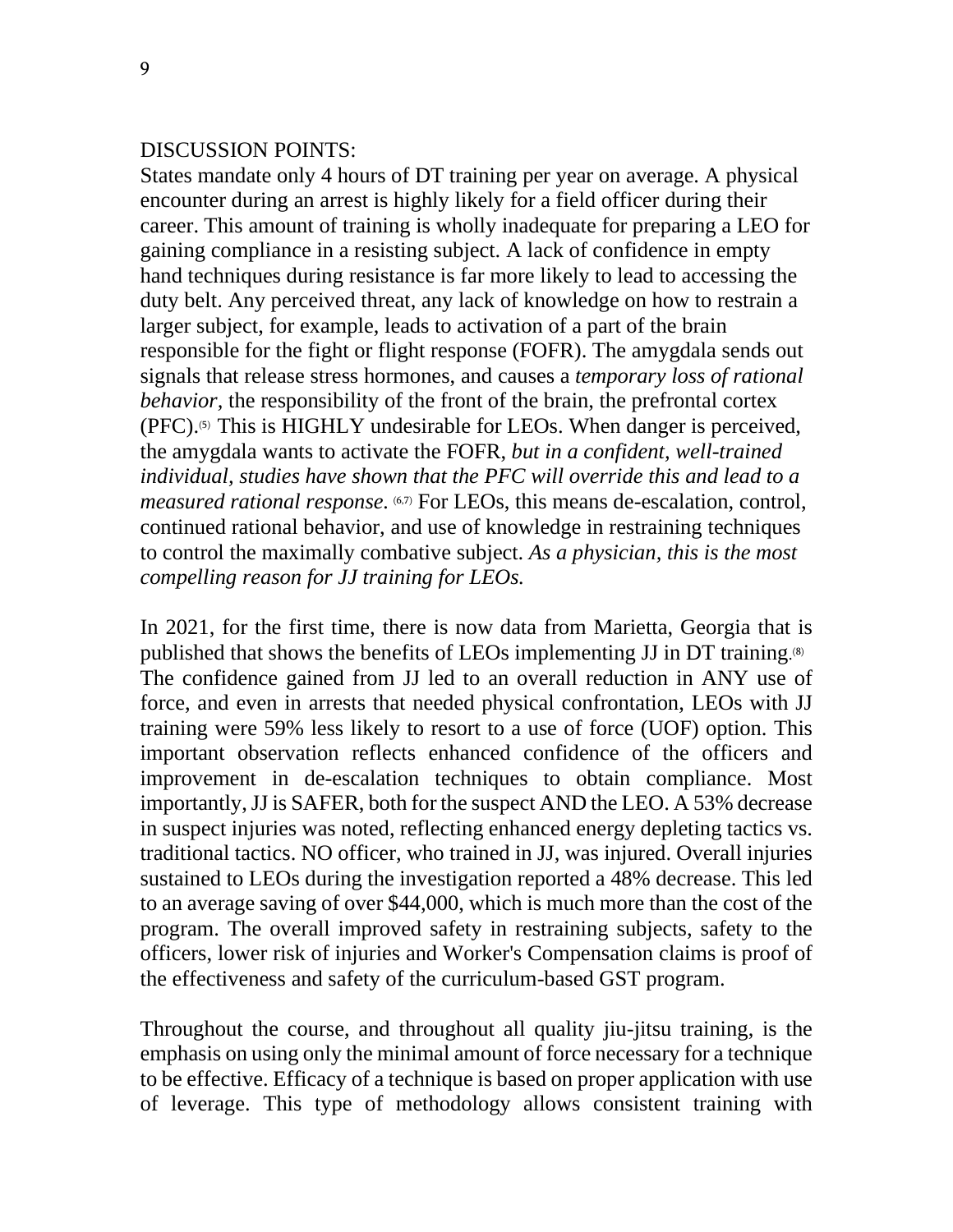10

avoidance of unnecessary injury as the student gains more confidence in their ability to restrain their partner. They become more comfortable with understanding varying amounts of force necessary for proper and safe application required for restraint and compliance. Moreover, the increased confidence leads to improved regular training and overall improvement in physical wellness. This training leads to improved resiliency and adaptability in stressful situations. Confidence is gained in the training facility, "the laboratory," where LEOs can increase the resistance to test the applicability and safety of the techniques that they are using. Evidence from LEOs who have used these techniques in the field strongly report a reduction in stress when involved in a resisting subject because of the confidence that they have gained through their training.

A consistent observation in the decade of training officers and instructors in the GST curriculum is the overwhelmingly positive feedback in every post course evaluation. The training environment, positivity, cooperative feedback and mutual respect of the instructors and students is palpable throughout the week of training. LEOs highlight the overriding safety and efficacy, and training and teaching methodology that is emphasized throughout the course. Whether it be LEOs with extensive experience in the field, experience in previous defensive tactics training and/or teaching, or other martial arts including sports jiu-jitsu, upon completing the GST course, the feedback is uniformly exemplary. It receives the highest grading for every measured objective.

#### Summary:

- GST is the culmination of a system devised for safely restraining a noncompliant suspect with an emphasis on de-escalation.
- GST does not rely on injurious use of force options and instead focuses on leverage and the physics and mechanics of the human body.
- The techniques are adapted specifically for use by law enforcement.
- Safety protocols for training as well as application in the field are clearly established and are the top priority of the instructors for dissemination to the trainee.
- The GST curriculum has seen acceptance and widespread adoption among LEO departments throughout the country over the last decade.
- The training atmosphere begets comfort in learning techniques and practicing this physically demanding art.